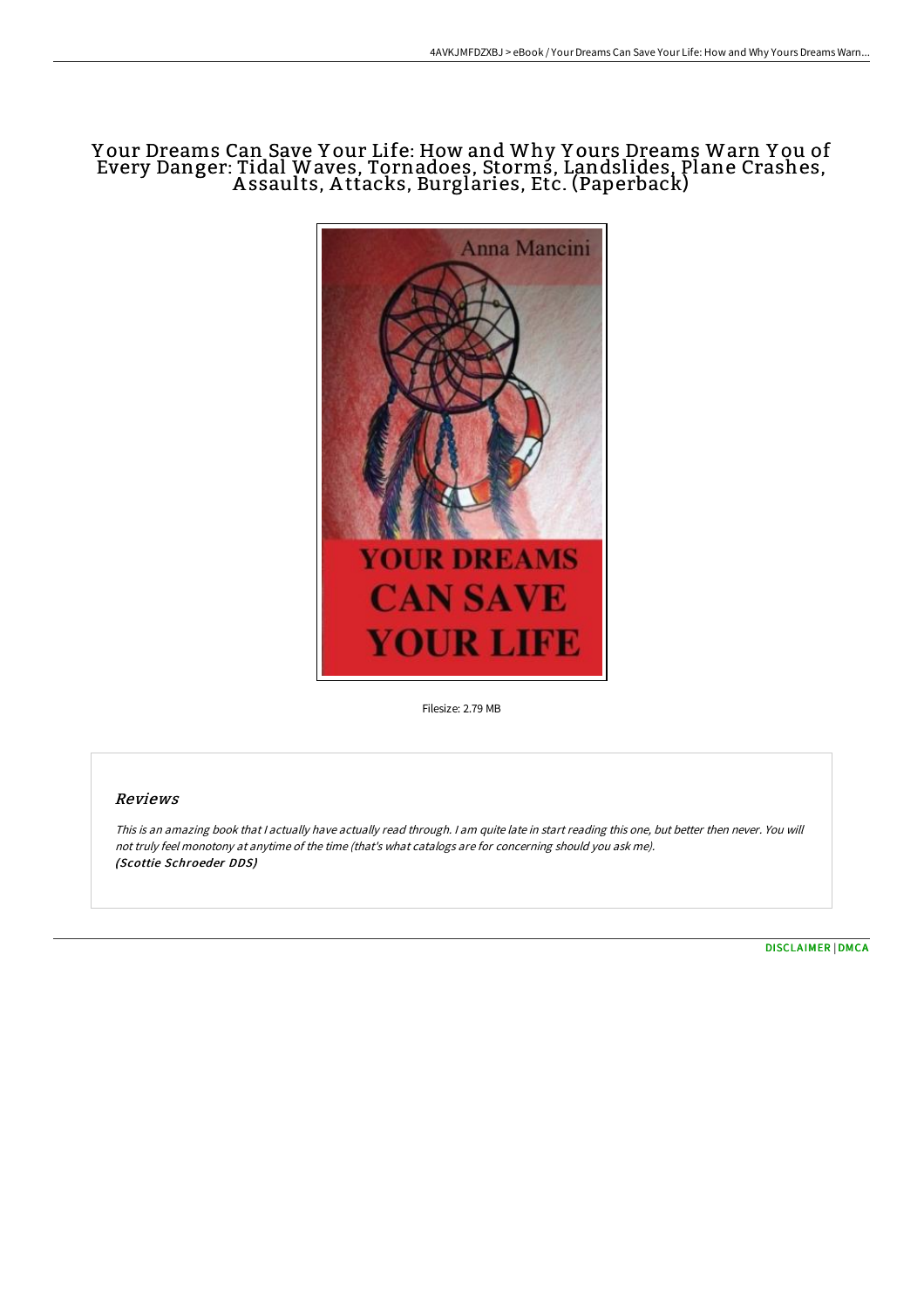### YOUR DREAMS CAN SAVE YOUR LIFE: HOW AND WHY YOURS DREAMS WARN YOU OF EVERY DANGER: TIDAL WAVES, TORNADOES, STORMS, LANDSLIDES, PLANE CRASHES, ASSAULTS, ATTACKS, BURGLARIES, ETC. (PAPERBACK)



Buenos Books America, LLC, United States, 2013. Paperback. Condition: New. Cristiane Mancini (illustrator). Language: English . Brand New Book \*\*\*\*\* Print on Demand \*\*\*\*\*.Although we naturally sense all the dangers of our environment through our body and subconscious, we no longer know how to use these perceptions in order to ensure our own safety. Animals are still able to do this and this enables them to be warned and to flee before the outbreak of natural disasters. However, by learning to benefit from their dreams, humans can surpass animals in this field. The fruit of more than 20 years of research, this book explains a method that is accessible to everyone, that enables the links between the body, conscious and subconscious to be re-established, in order to receive more information on the dangers of our environment. Once communication has been reestablished between the body and the subconscious, it turns out that human beings are far superior to animals and to all existing technologies in sensing all kinds of dangers, whether they be natural, human or technological. By using the technique that is explained in this book, you will learn how to retrieve information available to you in dreams, that is important for the safety of you and the people close to you. Through this you will also be able to, for example: - avoid accidental death by escaping before the outbreak of a natural disaster: earthquake, volcanic eruption, landslide, flood, storm, tidal wave, avalanche, tornado, etc.; - foil the plans of attackers, terrorists, thieves, rapists or burglars; - know, before going away, for example by boat or plane, if you are going to arrive safe and sound at your destination or if it would be better to cancel this trip because of an attack, shipwreck, accident or natural disaster.; -...

 $\mathbb{R}$ Read Your Dreams Can Save Your Life: How and Why Yours Dreams Warn You of Every Danger: Tidal Waves, Tornadoes, Storms, Landslides, Plane Crashes, Assaults, Attacks, Burglaries, Etc. [\(Paperback\)](http://techno-pub.tech/your-dreams-can-save-your-life-how-and-why-yours.html) Online  $\Box$  Download PDF Your Dreams Can Save Your Life: How and Why Yours Dreams Warn You of Every Danger: Tidal Waves, Tornadoes, Storms, Landslides, Plane Crashes, Assaults, Attacks, Burglaries, Etc. [\(Paperback\)](http://techno-pub.tech/your-dreams-can-save-your-life-how-and-why-yours.html)